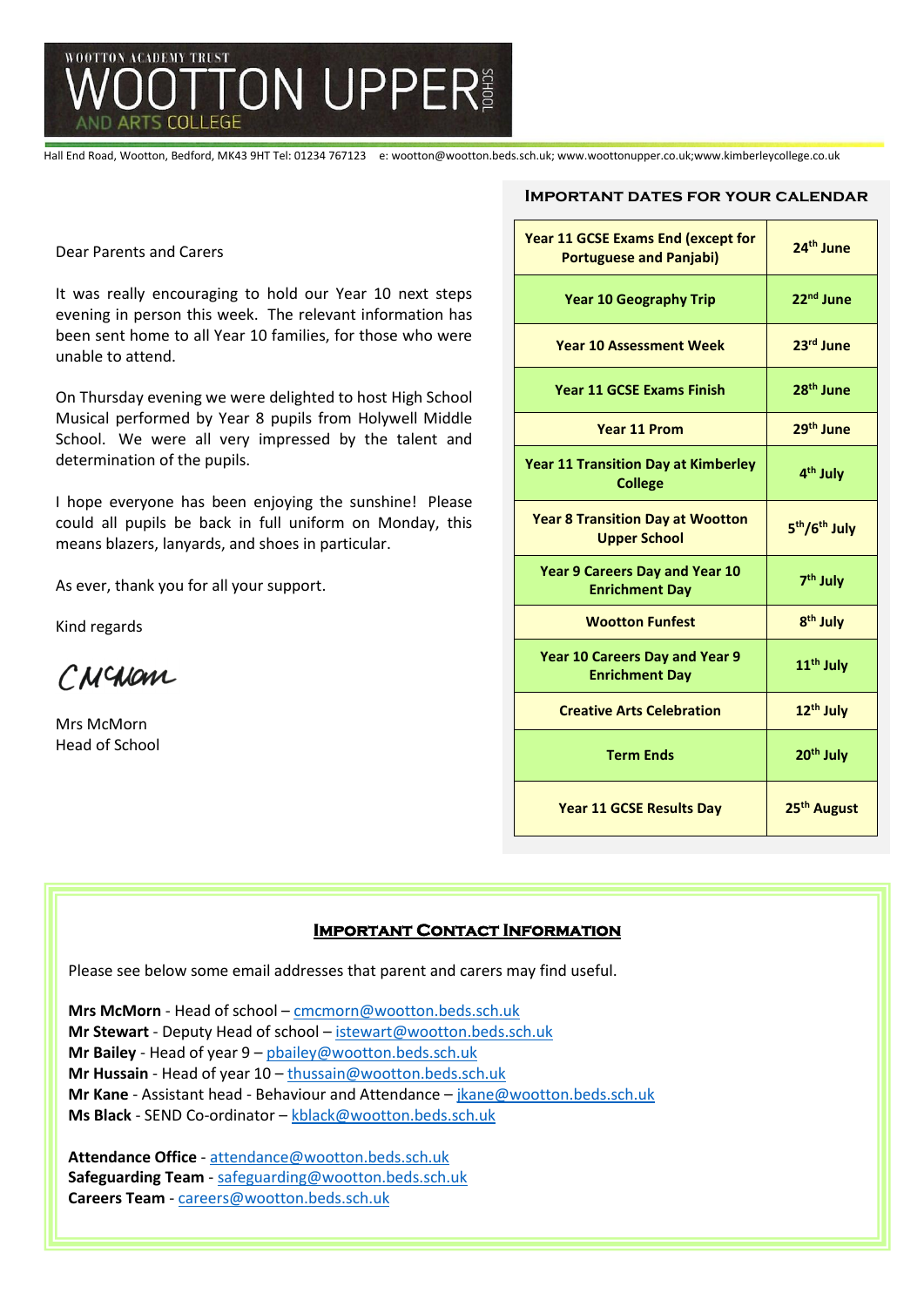## **LGBTQ+ Meeting**

As a Trust we believe strongly in ensuring that pupils and students feel like they belong within our community and they are treated equal regardless of religious beliefs, sexual orientation, race, gender and gender identity. We believe that diversity is our strength, so individual differences will be respected, recognised and valued.

As part of **Pride Month 2022**, we hosted our first joint LGBTQ+ meeting at Wootton Upper School on Thursday 9 June.

8 Students from Kimberley's 'Q&A' group travelled over to meet with 12 students from Wootton's 'Chase the Rainbow' group. The two groups normally meet weekly at their respective sites but were very excited to come together to discuss their plans for celebrating this year's Pride month. They have decided that they will host a Trust- wide assembly and are also hoping to do a bake sale and sell some 'pride rainbow ribbons'. The next joint meeting will take place at Kimberley College in the Autumn term.



# **Year 9/10 rounders vs Eatonbury and redbourne – Thursday 16 june**

A glorious day for a rounders fixture in the warm sunshine. However, the results didn't go our way this week. Both close games, and they could have gone either way. The girls were brilliant and kept fighting throughout, showing great competitive spirit. The score against Eatonbury was  $6.5 - 4.5$ , and Redborne  $8 - 6$ . It was still an enjoyable evening with a lovely group of students. The final games will take place in a fortnight and hopefully we will be back on top form.

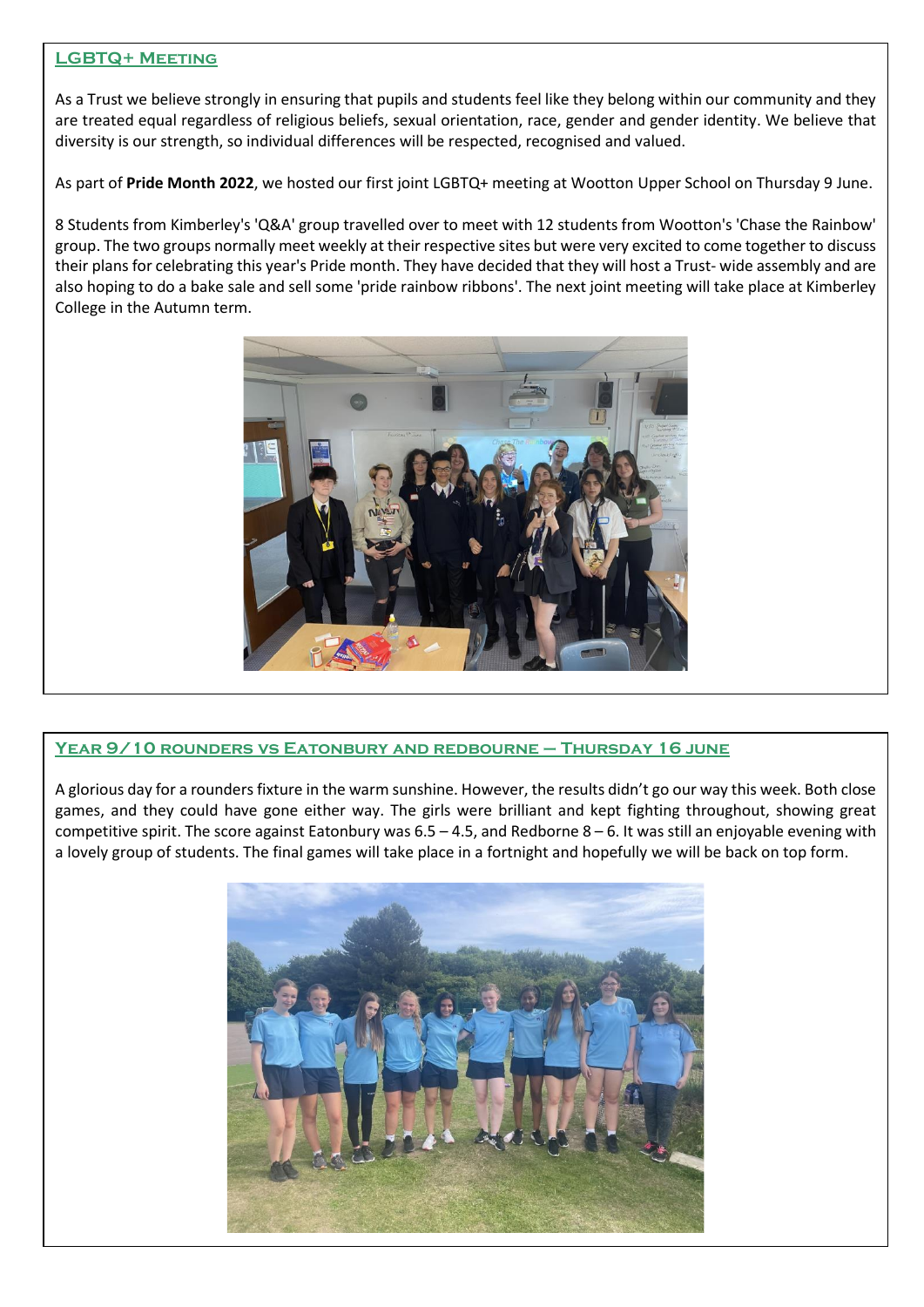#### **County athletics championships 2022**

On a very hot and humid evening on Wednesday 15 June, the County Athletics Championships returned after a 2 year break due to Covid. Wootton Upper School had a number of athletes qualify for this event after strong performances in the District Championships before May half term. All of the pupils performed really well and represented the school well with strong performances all round. A special mention must go to **Idris Gobindram** for his efforts in the 3000m in sweltering conditions and also to **Kaylan Charles** who won the Intermediate Girls Triple Jump.

## Results

Kaylan Charles: 1<sup>st</sup> Intermediate Girls Triple Jump Sam Webb: 2<sup>nd</sup> Junior Boys Shot Putt **Casey Chandler:** 2<sup>nd</sup> Junior Girls Long Jump **Lyla Danobrega**: 3rd Intermediate Girls 1500m **Harrison Shaw: 4<sup>th</sup> Junior Boys 1500m Casey Chandler: 4<sup>th</sup> Junior Girls 800m Idris Gobindram**: 5<sup>th</sup> Intermediate Boys 3000m **Tash Newland**: 5th Intermediate Girls Shot Putt



# **gold commendation certificates (24th may to 16th June)**

A massive congratulations to our year 9 and 10 pupils for earning this achievement!

**Year 9 Year 10 Alicia Badley Alvin Amamoo Jack Haseldine David Balic Alice Austin Lilly Jeffrey Tom Buck Hayden Bedford Oscar Mabbett Bentley Burton Jayden Bloyce Maddison Mason Ashani Davis Alex Burdett Keira McConnell Kayla Gasa Lucca Casale Charlie Mizzi Finn Horswell Elliott Cave Victoria Phillips Grace Law Harvey Crook Isobel Powell Charian Leckie-Shaw Cadence Dillistone Cole Reader Jacob Mclafferty Callum Duggan George Smith Sophie Roberts Harvey Edgar Jack Thorne Kayla Soares-Oladipo Millar Ferrebee Gaby Vesga Mantilla Bethany Widdicks Zavier Gibbs Tom Yuen**

**Alex Handley Jessica Zanna**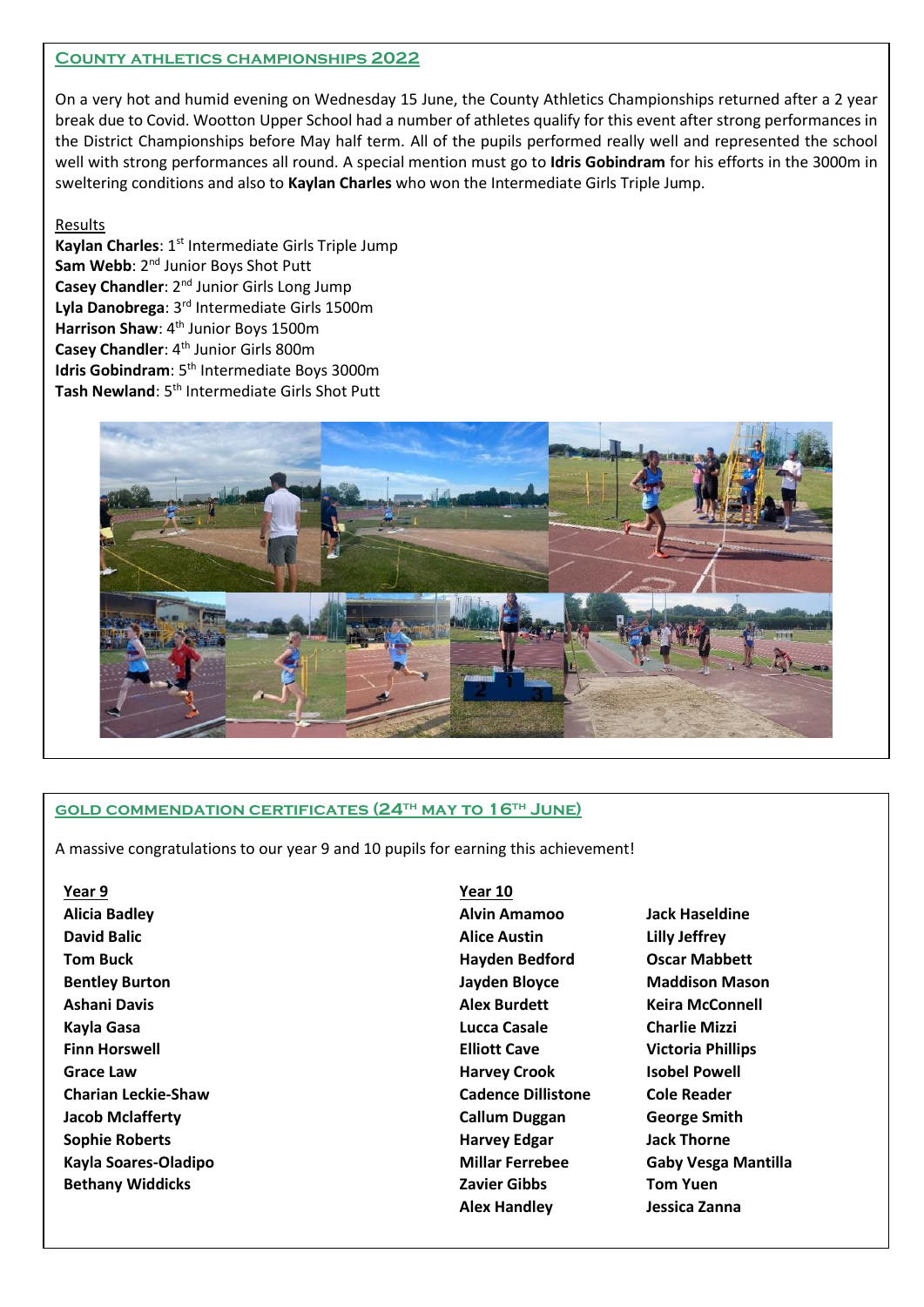#### **Careers insight talks**

This term we are welcoming speakers from a variety of different careers. This week we were lucky to have Stephen Kimbell, Director at Greenspire Advisors Limited come in and talk to some of our Year 9/10 pupils about a career in law.

Next week we welcome professionals who will be talking to our pupils about careers in Finance, Healthcare and careers using STEM skills.



# **\*\*COMING SOON\*\***

A career in accountancy and finance Friday  $24^{\text{th}}$ June

A career in healthcare Friday  $1<sup>st</sup>$  July Careers using Science, Technology, Engineering and Maths (STEM) –  $15<sup>th</sup>$  July

### **Reminder – upcoming trips for years 9 and 10**

All pupils in Year 9 will be visiting the University of Bedfordshire on Thursday  $7<sup>th</sup>$  July and all pupils in Year 10 will be visiting on Monday 11<sup>th</sup> July. Please can all parents who have not yet completed the online PIC (Personal Information and Consent form) do so by **Monday 20th June 2022**.

Year 9 Trip: complete the form by following this link:<https://forms.office.com/r/enukiMw3S3>

Year 10 Trip: complete the form by following this link:<https://forms.office.com/r/RCk3kD9kuE>

### **Science star of the week**



Year 9 – **Riya Gill** Year 10 – **Grace Ford** Year 11 – **Cody Greenwood**



Year 9 - **Sahasra Pydi** Year 10 - **Juliet Wykes** Year11 - **Kofi-Ansah Sackey**

#### **Library donations**

We are looking for any Books, Comic books, Magazines, Manga, Lego or Kinex for our library. We will be opening again in September and we would love to have some new, exciting books etc to entice the students in.

Thank you in advance.